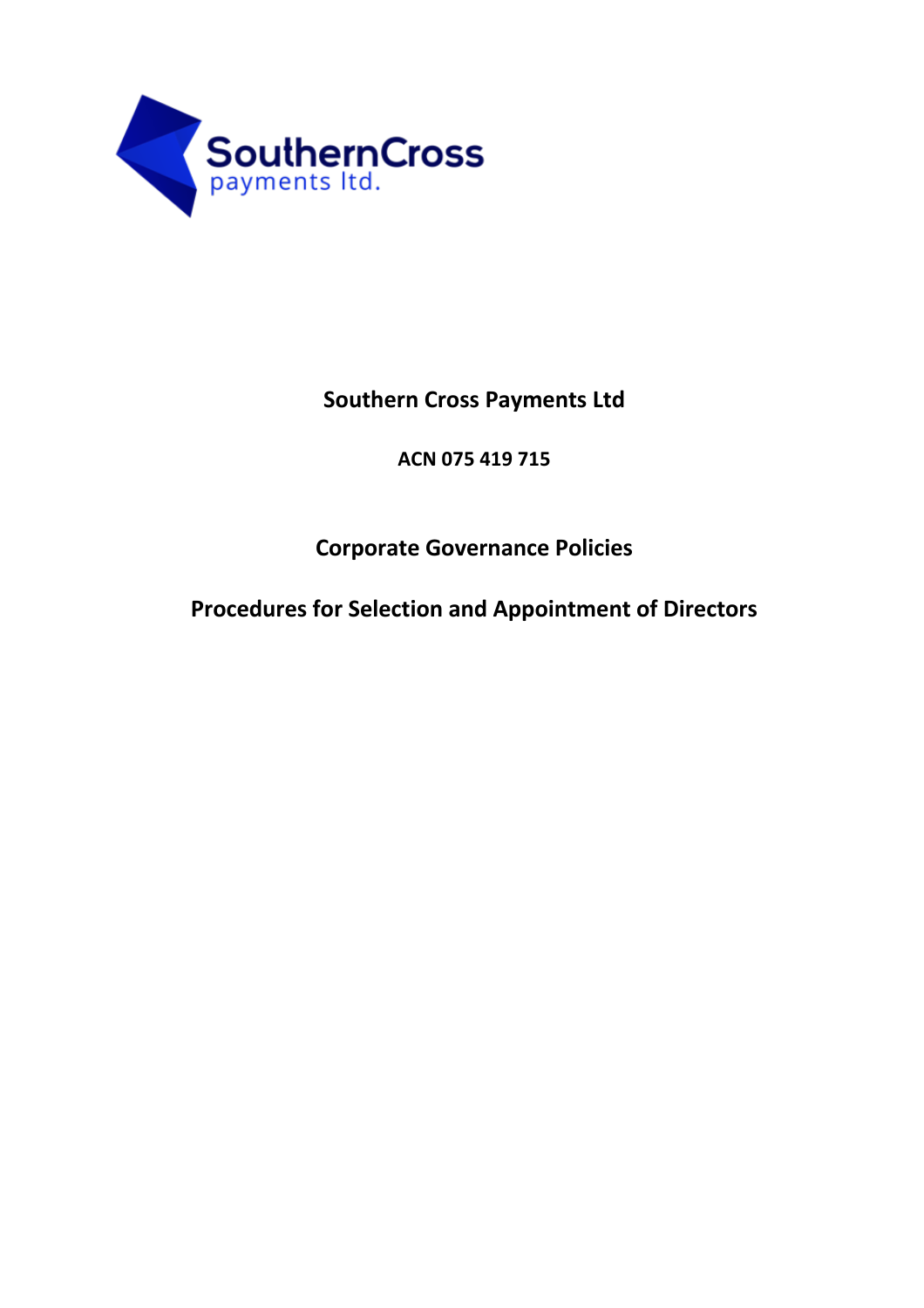## **1. Procedures for Selection and Appointment of Directors**

The Board shall ensure that, collectively, it has the appropriate range and expertise to properly fulfil its responsibilities, including

- (a) accounting and finance;
- (b) business development and risk management;
- (c) industry and public company experience; and
- (d) an appropriate ratio and skills matrix for executive and non-executive directors.

In the circumstances where the Board believes there is a need to appoint another Director, whether due to retirement of a Director or growth or complexity of the Company, certain procedures will be followed, including the following:

- (a) determine the skills and experience appropriate for the appointee having regard to those of the existing directors and any other likely changes to the Board;
- (b) agree the process and timetable for seeking such a person, which may involve an external search firm;
- (c) a short list of candidates will be prepared for the Board's consideration and interview. The selection process will encourage visitation to the Company's operating sites and an understanding of management information systems. Candidates will be assessed on the following basis:
	- (i) competencies and qualifications;
	- (ii) independence;
	- (iii) other directorships;
	- (iv) time availability;
	- (v) contribution to the overall balance of the composition of the Board;
	- (vi) experience in the information technology, banking or security industry; and
	- (vii) depth of understanding of the role and legal obligations of a director.
- (d) undertake appropriate checks before appointing a person, or putting forward to securities holders a candidate for election, as a Director; and providing securities holders with all material information in the Company's possession relevant to a decision on whether or not to elect or re-elect a Director.

The Board comprises of only 3 persons which, for the size of the Company, is currently considered appropriate to provide the balance of skills and experience necessary for the conduct of the Company's activities.

The Executive Chair regularly reviews the composition of the Board to ensure that the Board continues to have the mix of skills and experience necessary for the conduct of the Company's activities.

If an invitation to become a Director is accepted, the Board will appoint the new Director, subject to the entering into of a written agreement with that Director, and that person will